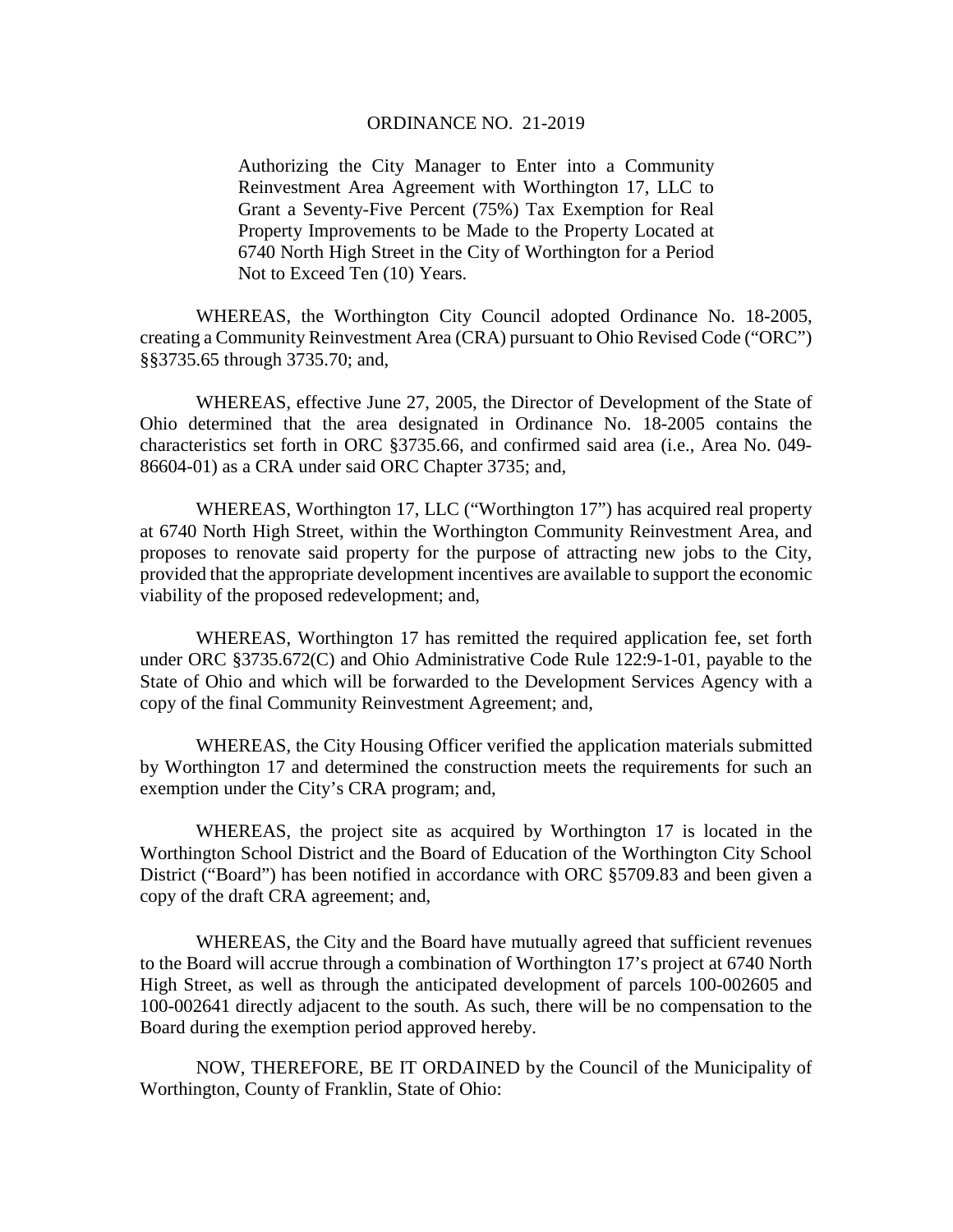### ORDINANCE NO. 21-2019

SECTION 1. Pursuant to ORC §3735.67(D), the proposed improvements by Worthington 17 to the property located at 6740 North High Street, Worthington, Ohio 43085 (Franklin County Auditor Parcel IDs 100-002642, 100-002579, 100-002683, 100- 002578, 100-002694, and 100-002459)(the "Property"), hereby is declared to be a public purpose for which exemptions from real property taxation may be granted.

SECTION 2. The City Manager is hereby authorized and directed to enter into a Community Reinvestment Area Agreement ("CRA Agreement") with Worthington 17, LLC, a domestic limited liability company, substantially in the form attached hereto as Exhibit A, which CRA Agreement shall provide for a seventy-five percent (75%) tax exemption for real property improvements to be made to the Property for a period not to exceed ten (10) years, together with such revisions or additions thereto as approved by the City Manager as consistent with the objectives and requirements of this Ordinance, which approval shall be conclusively evidenced by the signing of said CRA Agreement.

SECTION 3. That notice of passage of this Ordinance shall be posted in the Municipal Administration Building, the Worthington Library, the Griswold Center and the Worthington Community Center and shall set forth the title and effective date of the Ordinance and a statement that the Ordinance is on file in the office of the Clerk of Council. This Ordinance shall take effect and be in force from and after the earliest period allowed by law and by the Charter of the City of Worthington Ohio.

Passed June 3, 2019

\_/s/ Bonnie D. Michael\_\_\_\_\_\_\_\_\_\_ President of Council

Attest

 $\frac{1}{s}$  D. Kay Thress P.H. June 3, 2019

Introduced May 20, 2019 Clerk of Council Effective June 26, 2019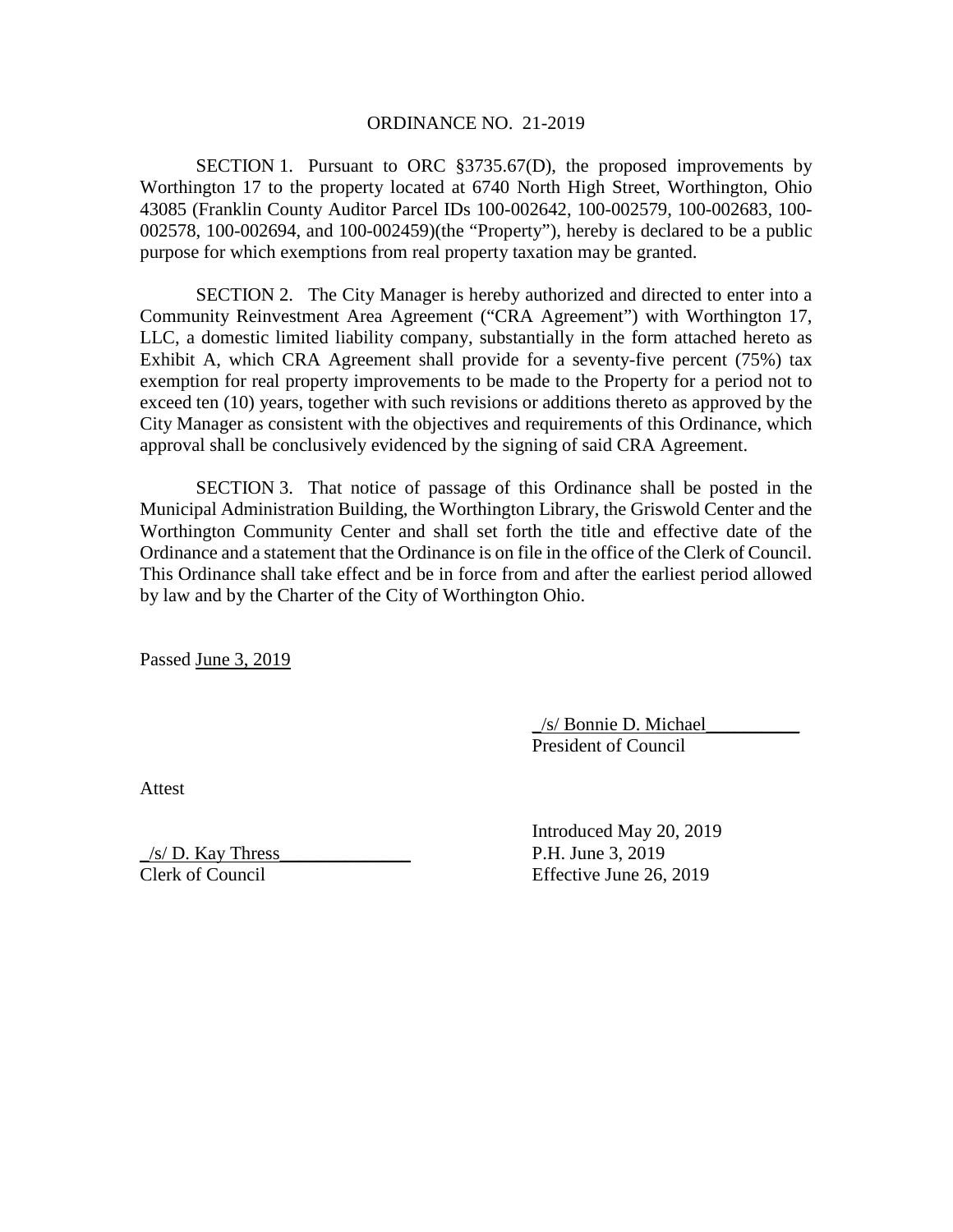## **EXHIBIT A**

### **COMMUNITY REINVESTMENT AREA ABATEMENT AGREEMENT**

This Community Reinvestment Area Abatement Agreement ("**Agreement**") is made and entered between the CITY OF WORTHINGTON, a municipal corporation with its offices at 6550 North High Street, Worthington, Ohio 43085 (the "**City**"), and WORTHINGTON 17, LLC, a domestic limited liability company, with its principal offices at 50 W. Broad Street, Suite 200, Columbus, OH 43215 ("WORTHINGTON 17"), (both collectively referred to herein as the "**Parties**") and sets forth the complete understanding of the Parties as to the exemption of real property taxes on improvements made to the Property, defined below, pursuant to the City's Community Reinvestment Area exemption program and Ohio Revised Code ("**ORC**") §§3735.65 *et seq*. (the "**CRA Exemption**").

### WITNESSETH:

WHEREAS, the Worthington City Council, by Ordinance 18-2005, adopted May 16, 2005, designated an area of the City as a "**Community Reinvestment Area**" pursuant to ORC Chapter 3735; and,

WHEREAS, the Director of Development of the State of Ohio, as of June 27, 2005, determined that the so-designated area in Ordinance 18-2005 contains the characteristics set forth in ORC §3735.66 and confirmed said area (i.e., Area No. 049-86604-01) as a Community Reinvestment Area thereunder; and,

WHEREAS, the City has encouraged the acquisition and redevelopment of real property in the Worthington Community Reinvestment Area; and,

WHEREAS, WORTHINGTON 17 has acquired real property within the Worthington Community Reinvestment Area and proposes to make improvements to said property for the purpose of attracting new jobs to the City, provided that the appropriate development incentives are available to support the economic viability of the proposed redevelopment; and,

WHEREAS, pursuant to ORC §§3735.65 *et seq*., the City has the authority to provide, and is desirous of so providing, WORTHINGTON 17 with a CRA Exemption to induce the Project, defined below; and,

WHERAS, in the time since the Director of Development of the State of Ohio's confirmation, the Worthington City Council has from time to time adopted legislation to maintain its authority to provide CRA Exemption incentives, to include making the City Economic Development Manager the City Housing Officer under ORC §3735.66 (Ordinance 58-2011, adopted December 12, 2011) and naming new members to the Worthington CRA Housing Council under ORC §3735.69; and,

WHEREAS, WORTHINGTON 17 filed an application with the City Housing Officer on March 27, 2019 (the "**Application**"), for an exemption from real property taxation of a percentage of assessed valuation of the improved structure to be renovated under the Project, defined below, with such renovated structure to be used for commercial purposes; and,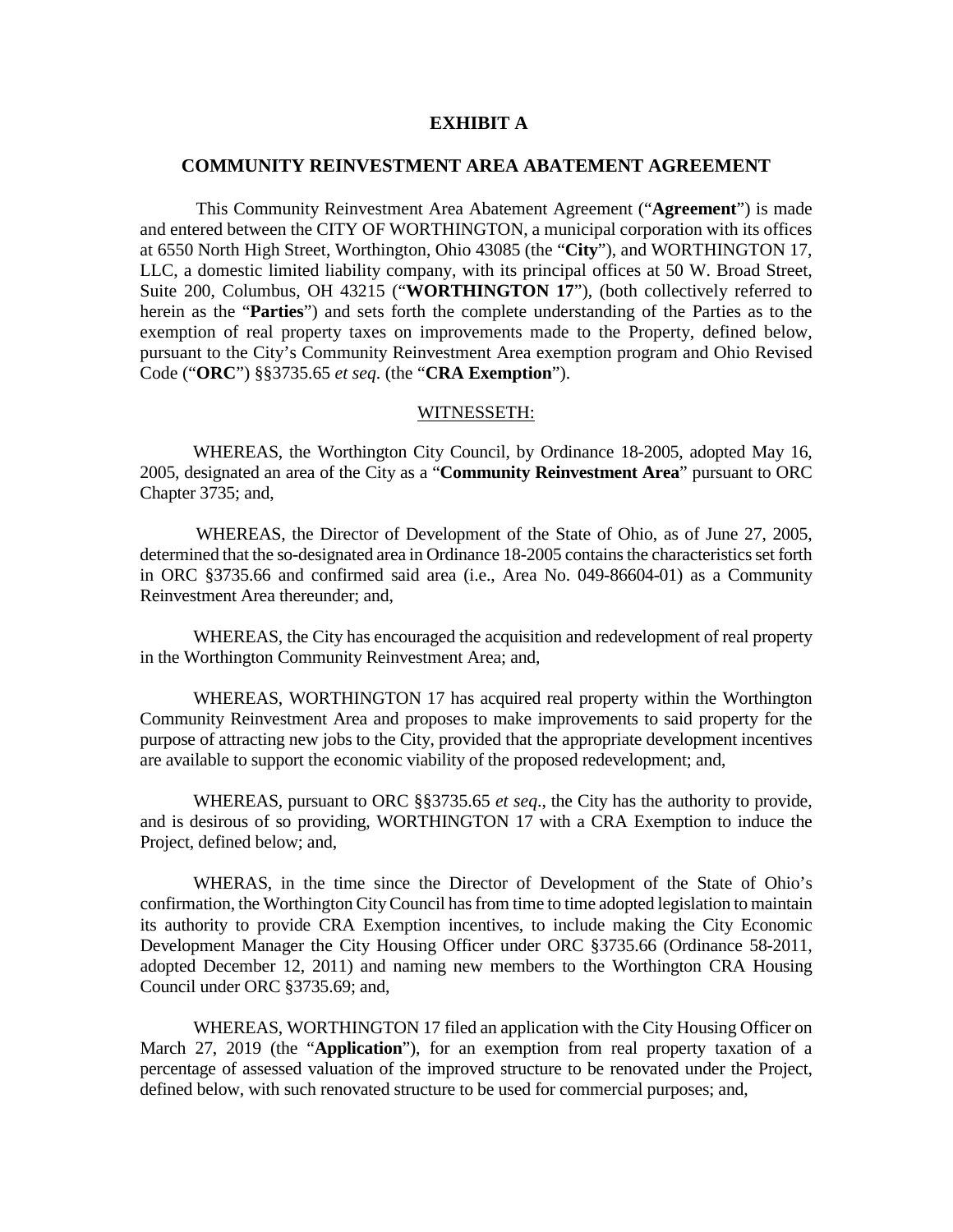WHEREAS, the City Housing Officer verified the Application submitted by WORTHINGTON 17 and determined the improvements meet the requirements for such a CRA Exemption; and,

WHEREAS, the City Housing Officer will include in filings with the Ohio Development Services Agency regarding this matter the application fee, remitted by WORTHINGTON 17, as such fee is set forth under ORC §3735.672(C) and Ohio Administrative Code Rule 122:9-1-01; and,

WHEREAS, the Project site is located in the Worthington School District, and because 75 percent of the taxes on the Property, defined below, will be exempted from taxation under this Agreement, the City is required to obtain approval of the CRA Exemption by the Board of Education of the Worthington City School District (the "**Board**"), pursuant to ORC §3735.671. The Board approved a resolution to support the CRA Exemption at their meeting on May 13, 2019; and,

WHEREAS, the City provided the Board with notice of the proposed CRA Exemption on March 28, 2019, and the Board approved a resolution to waive the required fourteen (14) day notice period pursuant to the requirements set forth under ORC §5709.83; and,

WHEREAS, WORTHINGTON 17 and the City acknowledge that this Agreement must be approved by formal action by the Worthington City Council as a condition for this Agreement to take effect, with this Agreement thereafter taking effect upon any such approval; and,

WHEREAS, the Worthington City Council adopted Ordinance 21-2019 on June 3, 2019, declaring that renovation of existing structures under the Project, defined below, are a public purpose for which exemptions from real property taxation may be granted (the "**Improvements**"); and,

WHEREAS, WORTHINGTON 17 and the City further acknowledge that this Agreement has been entered into prior to the commencement of construction under the Project as defined herein.

**NOW THEREFORE,** in consideration of the mutual covenants hereinafter contained and he benefit to be derived by the Parties from the execution hereof, the Parties herein agree as follows:

**§1. Project Description**. WORTHINGTON 17 has purchased 6740 North High Street, Worthington, Ohio 43085, Franklin County Auditor Parcel IDs 100-002642, 100- 002579, 100-002683, 100-002578, 100-002694, and 100-002459 (the "**Property**") in fee and will renovate the existing structures thereon to facilitate the attraction of new jobs in the City (the "**Project**"). The Project will involve a total investment by WORTHINGTON 17 of at least ten million five hundred thousand dollars (\$10,500,000.00). Included in this investment is six million five hundred thousand dollars (\$6,500,000.00) for the acquisition of the Property, and an estimated four million dollars (\$4,000,000.00) in renovation costs.

The Project will commence on or about July 1, 2019, or (the "**Commencement Date**"). It is intended that all construction and improvements will be completed in calendar year 2020.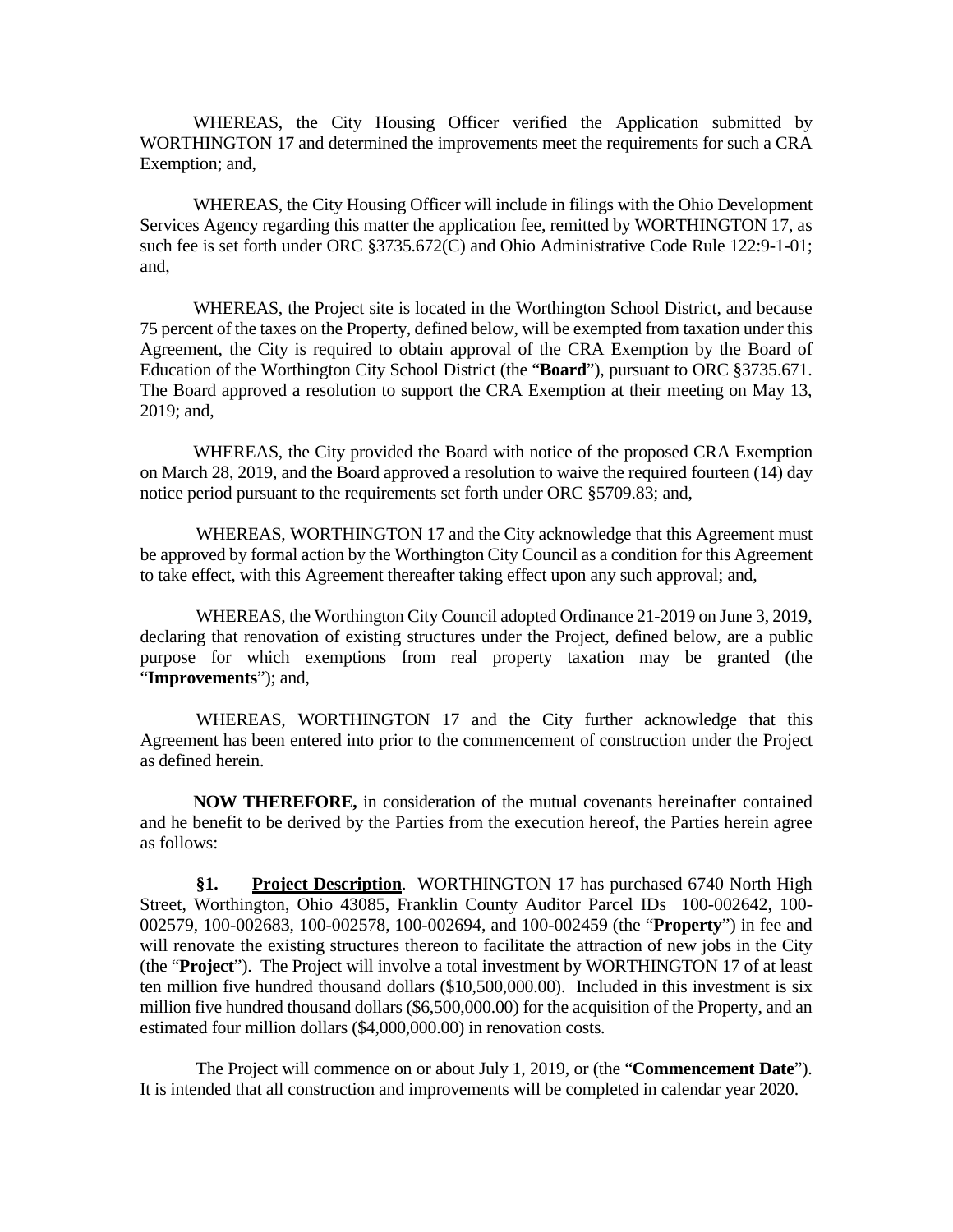**§2. Employment Positions & Total Annual Payroll**. Beginning with the Commencement Date and continuing throughout the term of this Agreement, WORTHINGTON 17 shall create a total of four hundred (400) new full-time permanent employment positions at the Project ("**New Jobs**"). WORTHINGTON 17 shall retain zero (0) existing full-time permanent employment positions ("**Retained Jobs**").

Pursuant to ORC §3735.671(B)(4) and (5), WORTHINGTON 17's New Jobs, the Retained Jobs and the total annual payroll therefrom are itemized below:

| Time Period | New Jobs Created | <b>Retained Jobs</b> |                             |
|-------------|------------------|----------------------|-----------------------------|
| (Year)      | (Cumulative)     | (Cumulative)         | <b>Total Annual Payroll</b> |
|             |                  |                      | \$<br>$\theta$              |
|             | 100              | 0                    | \$4,000,000                 |
| 3           | 200              | 0                    | \$8,000,000                 |
| 4           | 300              | 0                    | \$12,000,000                |
| 5           | 400              | 0                    | \$16,000,000                |
| 6           | 400              | 0                    | \$16,000,000                |
|             | 400              | 0                    | \$16,000,000                |
| 8           | 400              | 0                    | \$16,000,000                |
| 9           | 400              | 0                    | \$16,000,000                |
| 10          | 400              |                      | \$16,000,000                |
|             |                  |                      |                             |

**§3**. **CRA Exemption**. The City hereby grants WORTHINGTON 17 a tax exemption equal to a percentage of the assessed valuation of the Property exempted hereunder, for the Improvements made under the Project, for the following period and for the following benefit level:

| <b>Exemption Period</b> | <b>Exemption Benefit Level</b> |
|-------------------------|--------------------------------|
| Ten (10) Years          | Seventy-Five Percent (75%)     |

The exemption provided under this §3 commences the first year for which the Property would first be taxable were that property not exempted from taxation under this Agreement. No CRA Exemption hereunder shall commence after tax year 2021 (i.e., tax lien date January 1, 2021), nor extend beyond tax year 2031.

WORTHINGTON 17 agrees and consents to the City preparing and filing all necessary applications and supporting documents to obtain the exemption authorized by the CRA Exemption Statutes and the City. The City shall perform such acts as are reasonably or legally necessary or appropriate to effect, claim, reserve, and maintain the CRA Exemption granted under this Agreement, including, without limitation, joining in the execution of all documentation and providing any necessary certificates required in connection with such exemption.

**§4**. **Annual Monitoring**. WORTHINGTON 17 shall provide the Worthington Tax Incentive Review Council, organized under ORC §5709.85 ("**Worthington TIRC**"), any information reasonably required by the Worthington TIRC to evaluate WORTHINGTON 17's compliance with this Agreement, including returns filed pursuant to ORC §5711.02 if requested by the Worthington TIRC.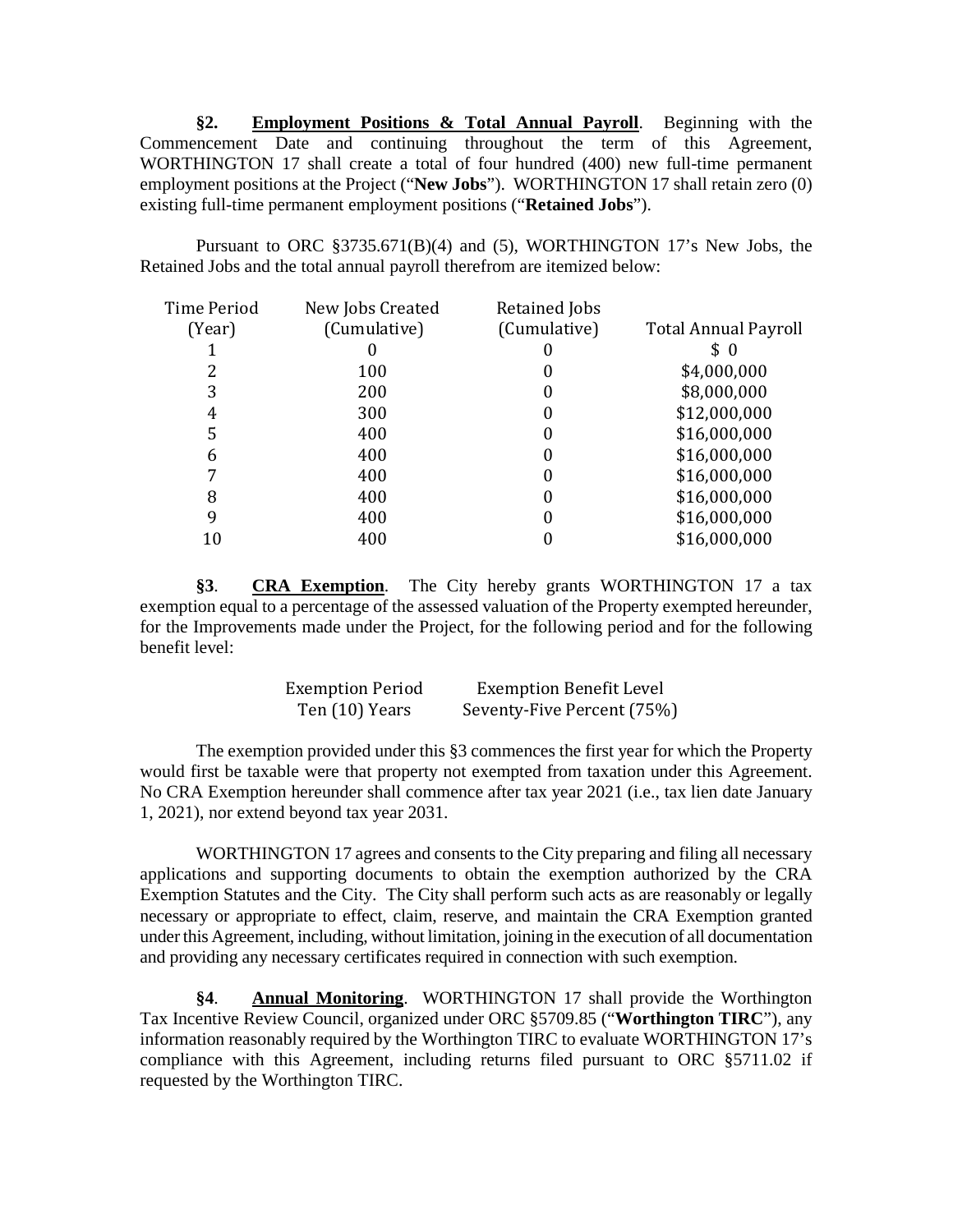Pursuant to ORC §3735.671(D), WORTHINGTON 17 shall remit an annual monitoring and reporting fee payable to the City at such time as the Worthington TIRC requests information under this §4, with the annual fee equal to the greater of five hundred dollars (\$500.00) or one percent (1%) of the amount of taxes exempted hereunder up to a maximum two thousand five-hundred dollars (\$2,500.00) annually, for each year throughout the term of this Agreement.

**§5. Taxes Otherwise Due**. WORTHINGTON 17 shall pay such real property taxes as are not exempted under this Agreement and are charged against the Property and shall file all tax reports and returns as required by law. If WORTHINGTON 17 fails to pay such taxes or file such returns and reports, exemptions under this Agreement are rescinded beginning with the year for which such taxes are charged or such reports or returns are required to be filed and thereafter.

**§6. CRA Exemption Continues**.If, for any reason, the Community Reinvestment Area designation expires, or the Director of Development of the State of Ohio revokes his or her confirmation of the area, or the City revokes the designation of the area, entitlements granted under this Agreement shall continue for the number of years specified under this Agreement, unless WORTHINGTON 17 materially fails to fulfill its obligations under this Agreement and the City terminates or modifies the CRA Exemption pursuant to this Agreement.

**§7. Certifications**. Pursuant to ORC §3735.671(C)(3), WORTHINGTON 17 hereby certifies that at the time this Agreement is executed, WORTHINGTON 17 does not owe any delinquent real or tangible personal property taxes to any taxing authority of the State of Ohio, and does not owe delinquent taxes for which WORTHINGTON 17 is liable under Chapter 5733, 5735, 5739, 5741, 5743, 5747, or 5753 of the ORC, or, if such delinquent taxes are owed, WORTHINGTON 17 currently is paying the delinquent taxes pursuant to an undertaking enforceable by the State of Ohio or an agent or instrumentality thereof, has filed a petition in bankruptcy under 11 U.S.C.A. 101, *et seq*., or such a petition has been filed against WORTHINGTON 17. For the purposes of this §7, delinquent taxes are taxes that remain unpaid on the latest day prescribed for payment without penalty under the ORC chapter governing payment of those taxes.

**§8. Failure to Comply.** If WORTHINGTON 17 materially fails to fulfill its obligations under this Agreement, or if the City determines that the certification under §7, above, is fraudulent, the City may terminate or modify the CRA Exemption under this Agreement, and may require the repayment of the amount of taxes that would have been payable had the Property not been exempted from taxation under this Agreement. Repayment of taxes under this §8 may be secured by the City by a lien placed on the Property in the amount required to be repaid hereunder, and such lien shall attach, and may be perfected, collected and enforced in the same manner as a mortgage lien on real property, and shall otherwise have the same force and effect as such.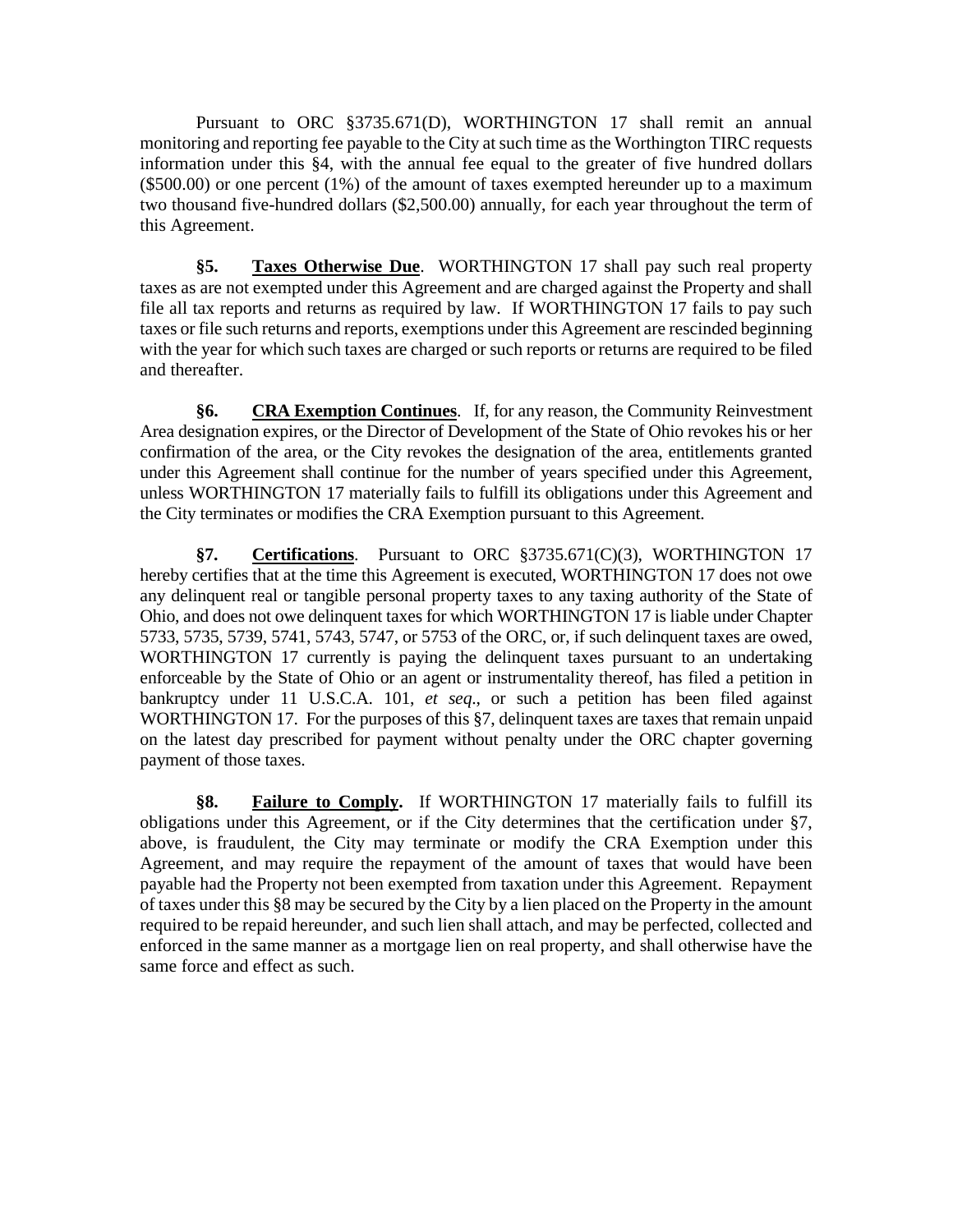**§9. Discontinuing Operations**. If WORTHINGTON 17 discontinues operations at the Property prior to the expiration of the term of this Agreement, WORTHINGTON 17 and any successor or any related member shall not enter into an agreement under ORC §§3735.671, 5709.62, 5709.63 or 5709.632 within five years after such discontinuation. The CRA Exemption granted under this Agreement shall be revoked if it is determined that WORTHINGTON 17, any successor to that person, or any related member has violated the prohibition against entering into this Agreement under ORC §§3735.671(E), 5709.62 or 5709.63 prior to the time prescribed by that division of either of those sections. For purposes of this §9, "**successor**" and "**related member**" have meanings as defined in ORC §3735.671(E).

**§10. Non-Discriminatory Hiring Practices**. As required under ORC §5709.85(D), and by executing this Agreement, WORTHINGTON 17 is hereby committing to offer equal opportunity and equal consideration to all persons who seek employment with WORTHINGTON 17, that no individual will be discriminated against on the basis of race, color, ancestry, religion, creed, national origin, age, sex, veteran status, disability, and/or any other characteristic protected by applicable federal, State or local law.

**§11. Agreement Not Transferrable**. This Agreement is not transferrable or assignable without the express, written approval of the City, which such approval shall not be unreasonably withheld.

**§12. Non-Waiver.** No failure by the City to enforce its rights or seek its remedies under this Agreement upon any non-compliance or default by WORTHINGTON 17 shall affect or constitute a waiver of the City's rights to enforce that right or seek that remedy.

# **§13. Miscellaneous**.

(a) Notices. Except as otherwise specifically set forth in this Agreement, all notices, demands, requests, consents or approvals given, required or permitted to be given hereunder shall be in writing and shall be deemed sufficiently given if actually received or if hand-delivered or sent by a recognized, overnight delivery service or by certified mail, postage prepaid and return receipt requested, addressed to the other party at the address set forth in this Agreement or any addendum to or counterpart of this Agreement, or to such other address as the recipient shall have previously notified the sender of in writing, and shall be deemed received upon actual receipt, unless sent by certified mail, in which event such notice shall be deemed to have been received when the return receipt is signed or refused. For purposes of this Agreement, Notices shall be addressed to:

If to City: City of Worthington Attn: Economic Development 6550 North High Street Worthington, Ohio 43085

with a copy to:

City of Worthington Attn: Director of Law 370 Highland Avenue Worthington, Ohio 43085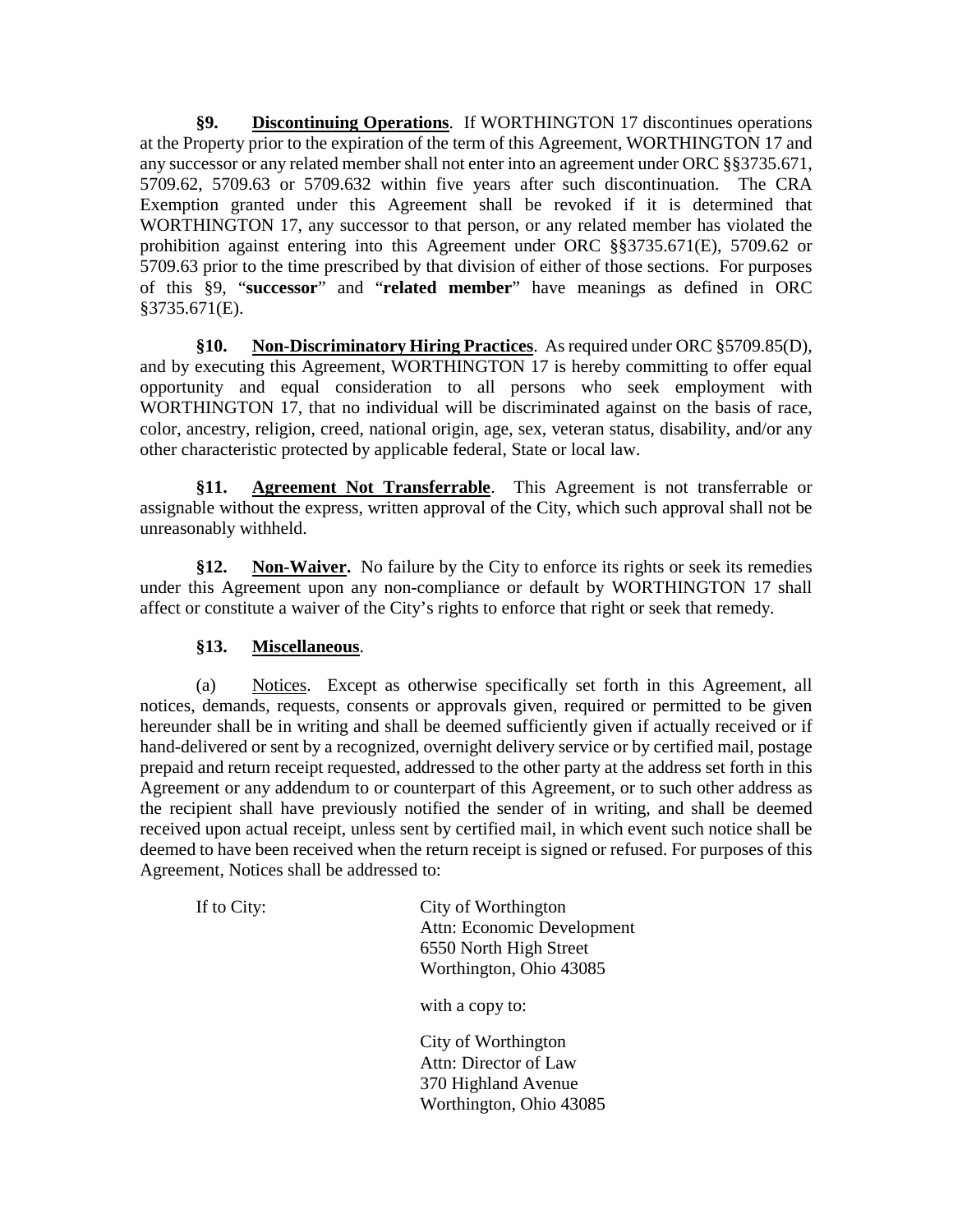### If to WORTHINGTON 17:

# WORTHINGTON 17 LLC Attention: Don Bush 50 W. Broad Street, Suite 200 Columbus, Ohio 43215

The Parties, by notice given hereunder, may designate any further or different addresses to which subsequent notices, certificates, requests or other communications shall be sent.

(b) Extent of Provisions: No Personal Liability. All rights, remedies, representations, warranties, covenants, agreements and obligations of the City under this Agreement shall be effective to the extent authorized and permitted by applicable law. No representation, warranty, covenant, agreement, obligation, or stipulation contained in this Agreement shall be deemed to constitute a representation, warranty, covenant, agreement, obligation or stipulation of any present or future official, member, officer, agent or employee of the City or WORTHINGTON 17 in other than his or her official capacity. No official executing or approving the City's or WORTHINGTON 17's participation in this Agreement shall be liable personally under this Agreement or be subject to any personal liability or accountability by reason of the issuance thereof.

(c) Amendments. This Agreement may only be amended by a written instrument executed by both Parties.

(d) Executed Counterparts. This Agreement may be executed in several counterparts, each of which shall be regarded as an original and all of which shall constitute but one and the same agreement. It shall not be necessary in proving this Agreement to produce or account for more than one of those counterparts.

(e) Severability. In case any section or provision of this Agreement, or any covenant, agreement, obligation or action, or part thereof, made, assumed, entered into or taken, or any application thereof, is held to be illegal or invalid for any reason:

(i) that illegality or invalidity shall not affect the remainder hereof or thereof, any other section or provision hereof, or any other covenant, agreement, obligation or action, or part thereof, made, assumed, entered into, or taken, all of which shall be construed and enforced as if the illegal or invalid portion were not contained herein or therein;

(ii) the illegality or invalidity of any application hereof or thereof shall not affect any legal and valid application hereof or thereof; and

(iii) each section, provision, covenant, agreement, obligation or action, or part thereof shall be deemed to be effective, operative, made, assumed, entered into or taken in the manner and to the fullest extent permitted by law.

(g) Captions. The captions and headings in this Agreement are for convenience only and in no way define, limit or describe the scope or intent of any provisions or sections of the Agreement.